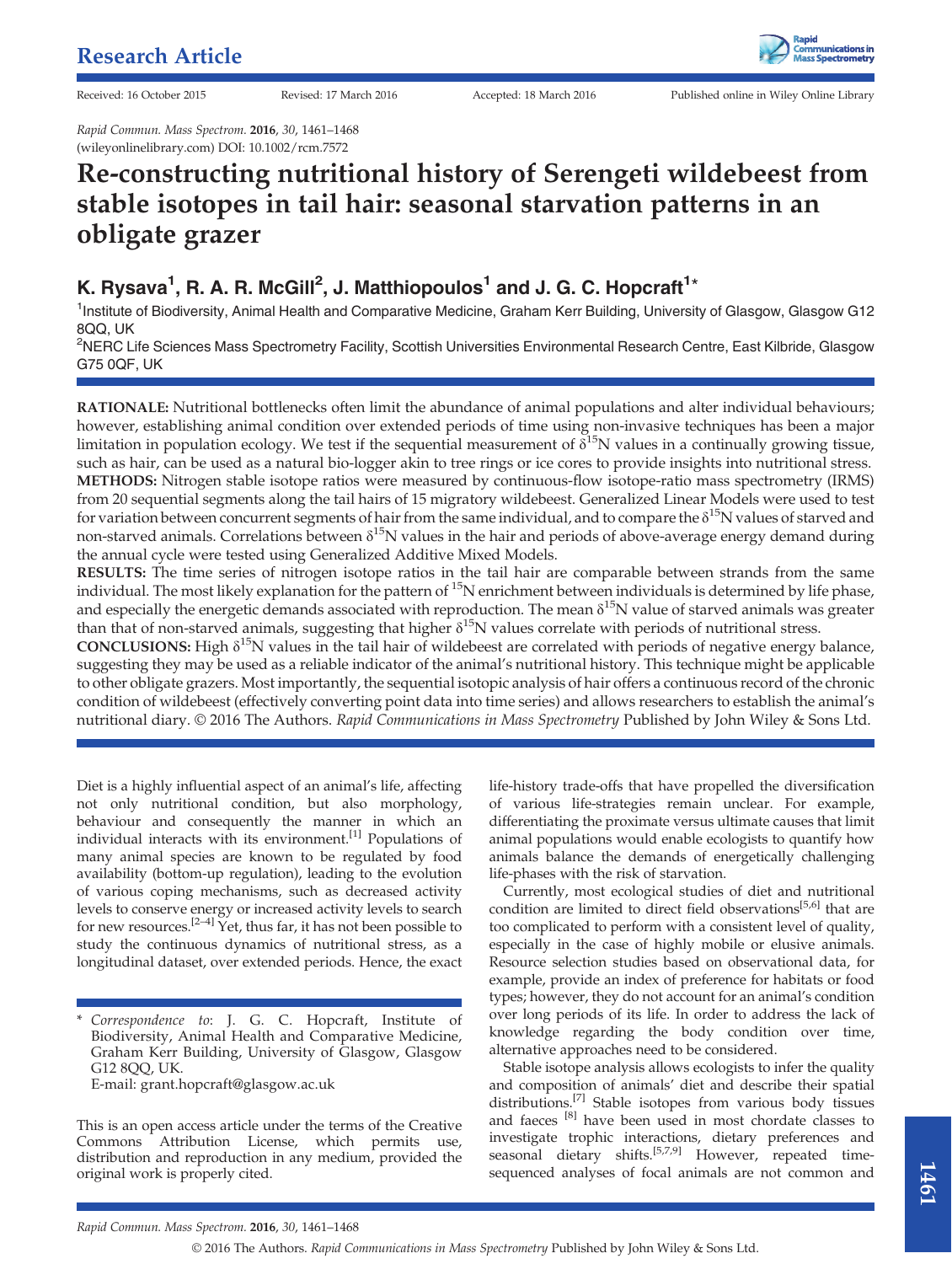measurement techniques are often invasive using tissues such as teeth, bone or muscle.<sup>[10,11]</sup> Hair may provide a good alternative source of information about the physiological condition of live animals because it can be collected noninvasively, it grows continuously, and it may retain relevant metabolites from which the chronic condition of the animal can be inferred over long periods of time.[12] Previous studies have illustrated that tail hair retains isotopic information and can be used to understand an animal's history, such as the large-scale movement and dietary preferences of Asiatic wild ass (Equus hemionus) in the Mongolian Gobi $[13]$  or the dietary overlap of endangered Grevy's zebra (Equus grevyi) with livestock in Laikipia, Kenya.[14] However, despite its potential, nitrogen stable isotope analysis of hair tissue has not been fully exploited as a metric of individual body condition primarily because it has not been adequately quantified.

The migration of Western white-bearded wildebeest (Connochaetes taurinus) in the Serengeti provides a good casestudy to quantify the use of stable isotopes in a highly synchronous, bottom-up regulated population of terrestrial migrants. The entire population of approximately 1.3 million wildebeest seasonally migrates in a circular pattern across a rainfall and soil fertility gradient in search of fresh grazing.<sup>[15]</sup> Starvation is the primary cause of mortality in this population which is limited by  $food<sub>r</sub><sup>[16]</sup>$  especially when the rains fail after a prolonged period of drought, and intraspecific competition for resources is intense among wildebeest individuals.<sup>[17]</sup> Although nitrogen isotope ratios (given as  $\delta^{15}N$  values) typically indicate switches between different types of forage and trophic interactions, $^{[18]}$  for obligate grazers such as wildebeest that do not switch between different types of food<sup>[19]</sup> changes in nitrogen isotope ratios may not be a consequence of diet shifts. Hobson  $et$  al.<sup>[20]</sup> hypothesized an alternative mechanism of <sup>15</sup>N enrichment induced by nutritional stress: in this case, variation in the enrichment of  ${}^{15}N$  over the length of the wildebeest tail hair could be related to switches in the overall availability of food such that free nitrogen in the body is acquired from the animal's forage during periods of plenty whereas it is catabolized from the body's muscle tissue and fat stores during periods of paucity. Therefore, <sup>15</sup>N enrichment could be a potential indicator of starvation<sup>[21]</sup> in this obligate grazing species. If the  $\delta^{15}N$  value is indeed a reliable indicator of the seasonal energy demands and starvation,  $\delta^{15}N$ values should vary between individuals in different life-history stages and within the same individuals over time.

This study investigates if the enrichment of  $\rm ^{15}N$  in the tail hair of Serengeti wildebeest provides information about an animal's nutritional condition, which could enable ecologists to re-construct the starvation history of an animal over time. Specifically, we ask two questions:

- (1) Is there temporal variation in the  $\delta^{15}N$  value along the length of the tail hair and is it consistent between contemporaneous tail hairs from the same individual (i.e. the approach is repeatable if there is little intraindividual variation)? A similar sequence of  $\delta^{15}N$  values from different strands of hair from the same animal would suggest that the growth of tail hair is uniform and that isotopic enrichment is consistent across all hairs.
- (2) Are values of  $\delta^{15}N$  in the tail hair an accurate proxy for starvation? If a high  $\delta^{15}N$  value is correlated with episodes of chronic starvation, we expect (a) the hair segments that

are grown during periods of high energy output (such as reproduction or lactation when animals may begin to catabolise their muscle tissue) to have higher  $\delta^{15}N$  values than when animals are not nutritionally stressed. Furthermore, (b) we expect the most recent  $\delta^{15}N$  values to be higher in animals that have died of starvation than in animals that have died of other causes, and (c) we expect the annual cycle of  $\delta^{15}N$  values to differ between males and females because of the extreme energy demands of reproduction on females. However, if the  $\delta^{15}N$  value simply reflects the isotopic value of the forage that is available, we expect both males and females to have similar annual patterns of  $\delta^{15}N$  variation because they feed in the same areas as they migrate.

# EXPERIMENTAL

#### Sample collection

Wildebeest tail hair was collected from the Serengeti Mara ecosystem, East Africa (1°15' to 3°30'S, 34° to 36°E) between 2012 and 2014. We sampled the tail hair from 15 wildebeest individuals in total; 14 females and 1 male. Tail hair was collected either from carcasses of animals that had died of natural causes (10 females and 1 male) or from live animals that were temporarily immobilized while deploying GPS radio collars (4 females). The current maternal status was recorded for the live females (with or without calf), and the cause of death was determined for all carcasses (starved versus non-starved) by classifying the state of the bone marrow in the femur. Mammals mobilize the fat stores in the bone marrow during the final stages of starvation and hence its colour and consistency can be used as a reliable indicator of the body condition preceding death (bone marrow liquefies and transitions from creamy-white to opaque as starvation proceeds<sup>[22]</sup>). The combination of samples allowed us to test our hypotheses regarding animal condition and energy expenditure by dividing the individuals into the following five groups: (i) females that died of starvation (n individuals = 4; n samples = 83), (ii) females that died of other causes (n individuals =  $4$ ; n samples =  $84$ ), (iii) females with a dependent calf (n individuals  $=$  3; n samples  $= 63$ , (iv) females without a calf (n individuals  $= 3$ ; n samples  $=$ 63; note that 2 of the 3 samples were sub-adult females and hence reproductively inactive for their entire lives), and (v) a single male (n individuals = 1; n samples = 19) as an outgroup for comparative purposes. Fresh hair samples were washed in water in the field before being stored in paper envelopes and transferred to the lab.

#### Sample preparation and stable isotope analysis

Sample preparation and stable isotope analyses were conducted at the Natural Environment Research Council's Life Sciences Mass Spectrometry Facility (East Kilbride, UK). Prior to any processing, hair samples were cleaned from any impurities, urea and lipids using a methanol bath and wipe. We adopted the protocol of Mekota et al.,<sup>[21]</sup> but instead of a 2:3 mixture of methanol and chloroform we used a pure methanol solution since our samples did not contain any flesh or blood residue.

<sup>© 2016</sup> The Authors. Rapid Communications in Mass Spectrometry Published by John Wiley & Sons Ltd.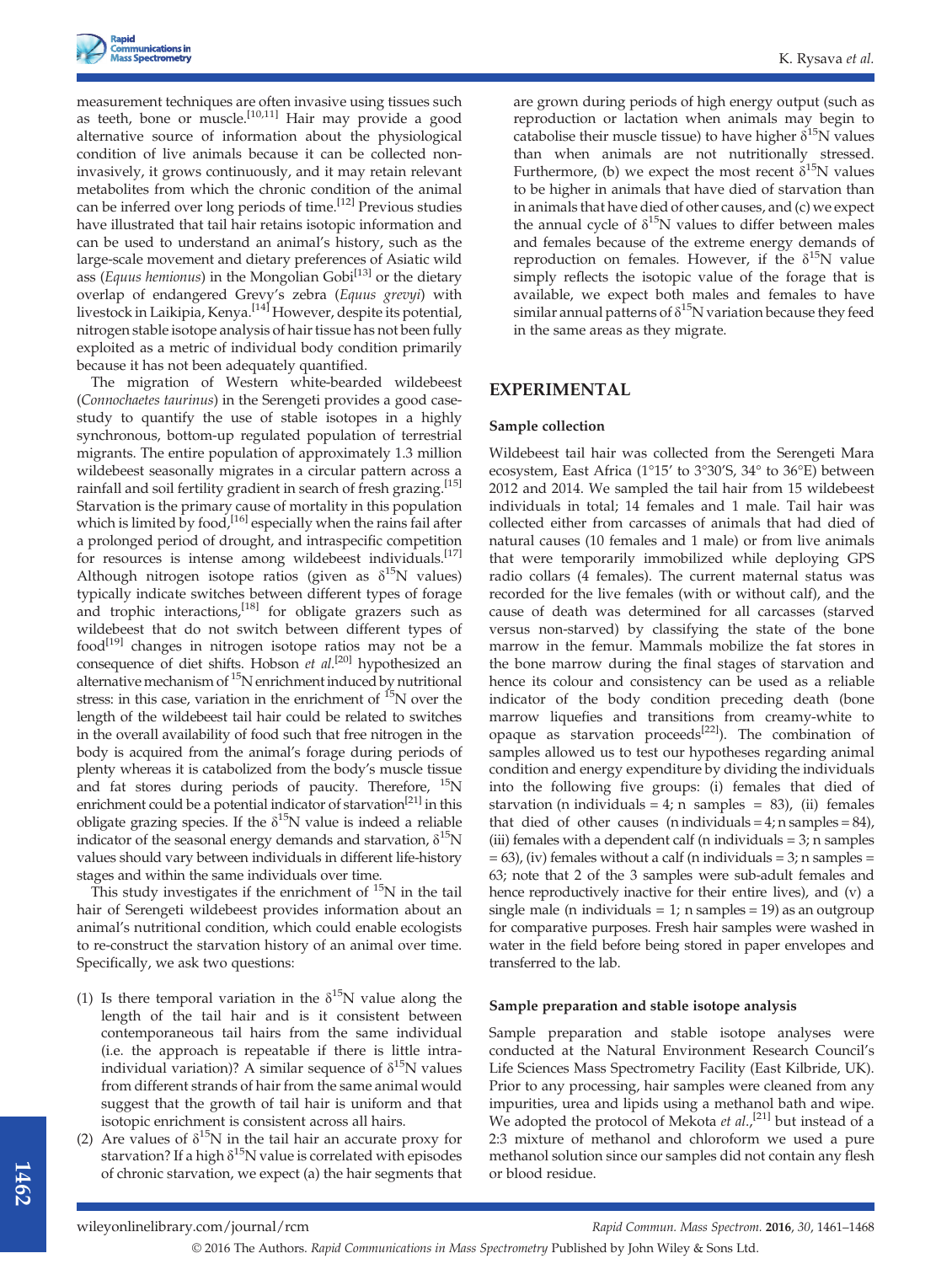

To test the hypothesis of intra-individual variation in nitrogen isotopic values, we created three bundles of tail hair from the same individual (bundles A, B and C) consisting of three hair strands each, from two non-starved females. All bundles were aligned by the roots to a maximum length of 32 cm, representing approximately 18 months of an animal's life (growth rate approximation derived from repeated hair measurements of recaptured wildebeest individuals and measurements of tail hair length from multiple carcasses of known ages from birth to adulthood [0 to 3 years old], unpublished data). We clipped each bundle into 40 segments, each 8 mm long, which corresponded to approximately 2 weeks of the animal's life. Every second segment was minced with surgical scissors and  $0.70$  mg ( $\pm 0.05$  mg) of the sample was packaged into tin capsules for isotopic analysis. Each 8-mm hair segment was treated as a separate observation, such that each of the 3 bundles from the 2 individuals had 19 consecutive samples, giving a total of 57 samples per wildebeest.

To test the hypothesis regarding the temporal sequence of starvation, approximately 200 strands of cleaned tail hair from each individual were aligned by the roots and secured into a bundle by embedding the roots into a plug of epoxy glue. The bundles were clipped into 8-mm long segments. Every second 8-mm segment of hair was homogenized by placing it into a 1.5-mL round-bottomed Eppendorf vial with two Retsch cone balls (3 mm), snap frozen in liquid nitrogen for 2 min, and homogenized using a Retsch MM 301 mixing mill (Retsch UK Ltd, Hope Valley, UK) at 25 oscillations/s for 9 min. A sample of ground hair weighing 0.70 mg (±0.05 mg) was packaged into a tin capsule for isotope analysis.

All samples were analysed using an ECS 4010 elemental analyser (Costech International S.p.A., Milan, Italy) coupled to a Delta V Plus isotope ratio mass spectrometer (Thermo Fisher Scientific, Bremen, Germany). Laboratory standards, Fluka gelatine, Sigma alanine and Sigma glycine, (Sigma-Aldrich Company Ltd, Gillingham, UK) were repeated with every 10 samples and were used to correct for linearity and instrument drift over a 16-h analytical run. The isotope ratios for lab standards are determined relative to a range of International standards (Table 1) from IAEA (Vienna, Austria) and USGS (Reston, VA, USA). The analytical precision for nitrogen isotopes was better than 0.3‰.

The isotopic ratios are expressed in the  $\delta$  (delta) notation in parts per million (‰):

$$
\delta X = \left[\left(R_{sample}/R_{standard}\right)\text{--}1\right]
$$

where  $X = {}^{15}N$  and R = the ratio of  ${}^{15}N/{}^{14}N$  isotopes in a given sample compared with AIR.

#### Statistics and data analysis

Generalized Linear Models (GLM) in R version  $3.1.2^{[23]}$  were used to determine if there was a significant difference in the time-series of  $\delta^{15}N$  values between the three bundles of hair from the same individual (i.e. the test of intra-individual variation). Specifically, the GLM tested if the variation in  $\delta^{15}$ N values between concurrent segments of hair (section 1, 3, 5 …19) was a function of the bundle identification – A, B or C (2 individuals,  $n = 59$  and 60 each; sample size per group = 19 and 20). The premise that the  $\delta^{15}$ N value is consistent between collateral tail hairs would be supported **Table 1.**  $\delta^{15}$ N values of the tryptophan (lab standard) and USGS40 (international standard): mean and standard deviation for each day

| Tryptophan                                                                                                      |      | USGS40  |      |
|-----------------------------------------------------------------------------------------------------------------|------|---------|------|
| mean                                                                                                            | sd   | mean    | sd   |
| $-2.71$                                                                                                         | 0.07 | $-4.83$ | 0.13 |
| $-2.07$                                                                                                         | 0.03 | -4.09   | 0.07 |
| $-2.23$                                                                                                         | 0.05 | $-4.21$ | 0.24 |
| $-2.07$                                                                                                         | 0.03 | $-4.23$ | 0.25 |
| $-2.1$                                                                                                          | 0.08 | $-4.23$ | 0.27 |
| $-2.02$                                                                                                         | 0.08 | $-4.06$ | 0.06 |
| $-2.11$                                                                                                         | 0.06 | $-4.16$ | 0.14 |
| $-2.07$                                                                                                         | 0.03 | $-4.23$ | 0.25 |
| $-2.07$                                                                                                         | 0.03 | $-4.09$ | 0.07 |
| $-1.98$                                                                                                         | 0.17 | $-3.93$ | 0.17 |
| $-2.58$                                                                                                         | 0.13 | $-4.58$ | 0.04 |
| $-2.64$                                                                                                         | 0.1  | $-4.71$ | 0.14 |
| $-2.23$                                                                                                         | 0.05 | $-4.21$ | 0.24 |
| $-2.1$                                                                                                          | 0.08 | $-4.23$ | 0.27 |
| $n = 4$ for both the standards for each day.<br>Measurements are independent of any correction<br>calculations. |      |         |      |

if the bundle identification failed to account for the difference in the  $\delta^{15}N$  values for each concurrent hair segment between bundles.

The difference between the  $\delta^{15}N$  values from individuals that died of starvation as opposed to those that had died of other causes was evaluated by selecting the hair segments from the last month of an animal's life (sections 1 and 3 from the root end), as it is unlikely that a wildebeest can survive on stored body fat for more than a month. If 15N enrichment is correlated with starvation episodes, the  $\delta^{15}N$  values should be greater in starved animals than in non-starved animals. The variation in  $\delta^{15}N$  values in relation to the cause of death was tested using Generalized Linear Models, where the  $\delta^{15}N$  value was a function of whether the animal starved to death or not  $(n = 32;$  sample size per group = 16). We also performed a power analysis on the dataset to calculate the minimum difference in  $\delta^{15}N$  values between the groups given the available sample size at a 5% significance level with 95% confidence and 80% power.

The energy demands of wildebeest are likely to behave nonlinearly over time; therefore, Generalized Additive Mixed Models (GAMMs) were used to test if periods of greatest energy demand during the annual cycle of wildebeest were correlated with 15N enrichment in the tail hair. Previous research has shown an inverse relationship between body fat (measured in kidneys and bone marrow) and lactation (weight of the mammary glands) in wildebeest, suggesting that nursing is the most energetically demanding time for female wildebeest.[24] Furthermore, wildebeest in the Serengeti are highly synchronous breeders; therefore, the entire population of reproductively active females consistently reaches peak lactation in March to May every year.[25]

GAMMs were implemented in R version  $3.1.2^{[23]}$  using the package mgcv.<sup>[26]</sup> The GAMM framework allows for multivariate modelling where the response to any particular covariate (or combination of covariates) can be smoothed to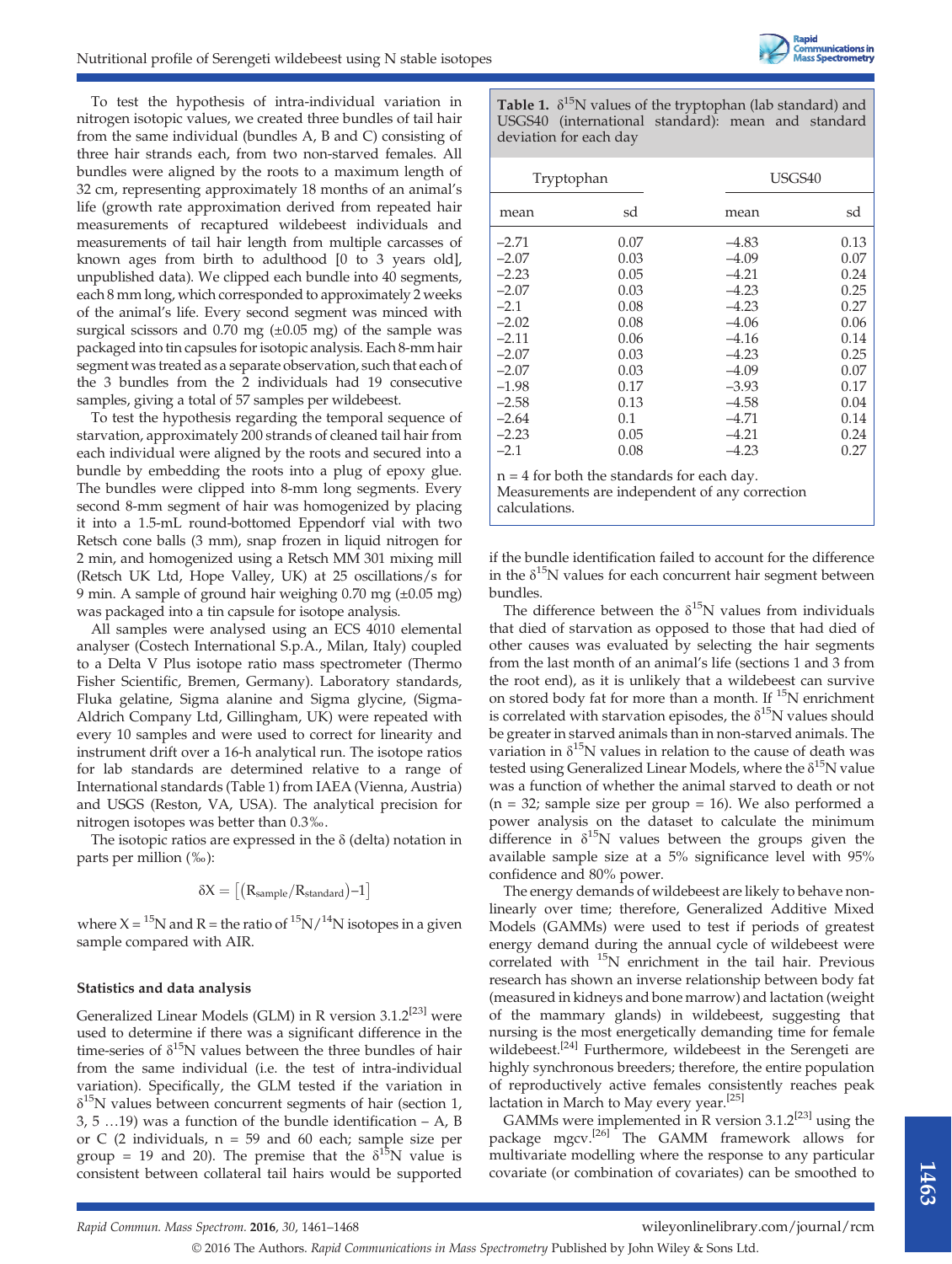account for non-monotonic patterns in the data. A GAMM fitted to the annual cycle of  $\delta^{15}N$  values in the tail hair of lactating female wildebeest ( $n = 63$ ) was used to quantify the explanatory power of the following predictor variables: Julian day (JD), implemented using a cyclic spline from day 1 to day 366 for each year of the study; age, estimated from tooth wear (with no smoothing function applied); and individual as a random effect. The existence of residual temporal autocorrelation was also tested by embedding into the GAMM an AR1 model (an autoregressive model of order one) for the data from each individual, separated by Days (form = ~DAYS|INDIVIDUAL). If the  $\delta^{15}N$  value is correlated with periods of high energy demand, the partial residuals of Julian day on the  $\delta^{15}N$  value should be greater than zero during the months of peak lactation (March to May) and less than zero when the animals stop lactating (September) for all lactating females.

The mean monthly  $15N$  enrichment between lactating females and the one male was compared using standard boxplots. If the  $\delta^{15}N$  value is correlated with the varying energy demands of the animal, the  $\delta^{15}N$  value in males should be highest during the rut when male competition for females is at its peak (July). Previous research indicates that males often forego grazing during the rut,<sup>[27]</sup> resulting in decreased kidney and bone marrow fat.<sup>[28]</sup> However, if  $15$ N enrichment is a function of the local quality of the forage rather than the energy expenditure of the individual, (a) the annual pattern of  $\delta^{15}$ N values of the male and the females should be the same because they have similar migratory patterns and (b) their  $\delta^{15}$ N values should be identical in July because both sexes occupy the same location during the rut.

# RESULTS

#### Intra-individual variation

The GLM analyses comparing the variation of  $\delta^{15}N$  values within each segment of hair across three replicate bundles of hair from the same individual failed to include bundle identification in the model, suggesting low intra-individual variation. Figure 1 shows several small discrepancies between bundles for both individuals, but every bundle tends to follow the same annual pattern. Statistically there was no significant difference between bundles: p-values comparing bundle A versus B and A versus C were 0.694 and 0.657, respectively, for the first individual (Fig. 1(a); residual deviance  $= 64.219$ on 56 degrees of freedom) and 0.512 and 0.359 for the second individual (Fig. 1(b); residual deviance  $= 48.674$  on 57 degrees of freedom).

#### Starved versus non-starved animals

The variation in  $\delta^{15}N$  values from the tail hair of dead individuals is partially explained by the cause of death (starved versus non-starved; residual deviance = 23.389, 14 degrees of freedom,  $p \leq 0.05$ ). Figure 2 demonstrates the differences between the  $\delta^{15}N$  values of the starved and nonstarved groups, showing substantially higher  $\delta^{15}N$  values for the starved animals. The results from the power analysis suggest that given our sample size the minimum difference in the means between the two groups needs to be at least 0.97  $\delta^{15}$ N ‰ for it to be significant (standard deviation = 0.5,  $p = 0.05$ ). The actual difference in mean  $\delta^{15}$ N values between



Figure 1. Comparison of  $\delta^{15}N$  values extracted from the concurrent segments of tail hair from the same individual (bundles A, B and C) plotted against time (expressed in fortnight intervals from an animal's day of death). Each line represents a hair bundle consisting of three hairs strands each: (a) individual 30 and (b) individual 59.

the starved (8.5  $\delta^{15}N$  ‰) and non-starved (6.9  $\delta^{15}N$  ‰) groups is 1.6  $\delta^{15}$ N ‰, which is above the recommended minimum value suggesting there is no reason to be concerned about the sample size (Fig. 2).

#### Starvation and energy expenditure

The GAMM model investigating variation in the annual cycle of  $\delta^{15}N$  values in the tail hair revealed that 'Julian day' was the only significant predictor ( $r^2$  = 0.301, n = 63, p <0.001). The age of the animal was borderline in explaining the variance of  $\delta^{15}N$ 



Figure 2. Boxplot of  $\delta^{15}N$  values relevant to the last month of animals' lives preceding death. Animals that died of starvation (in blue,  $n = 8$ ) exhibit proportionally higher  $\delta^{15}N$  values than individuals that died as result of a non-starvation event (in red,  $n = 8$ ).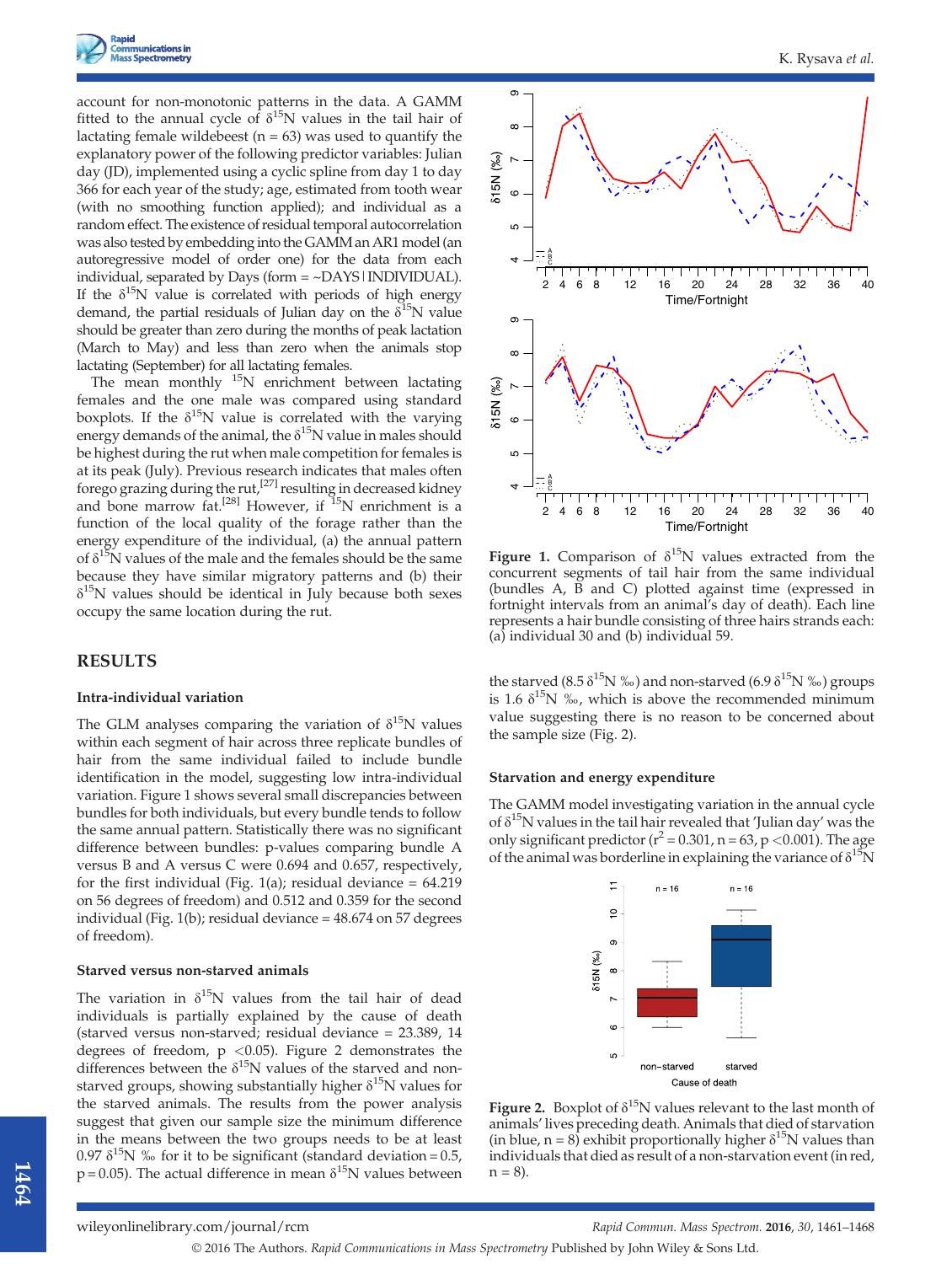values in lactating females ( $p = 0.065$ ). Furthermore, the cyclic smooth term on 'Julian day' was significant ( $p < 0.001$ ). An independent model was preferred over a model with temporal autocorrelation (AIC values = 182.98 for the independent model and 184.98 for the autocorrelation model) and the redundancy of autoregressive structure was further supported ( $\varphi = 0$ , suggesting that the  $\delta^{15}N$  value at time t is independent from t–1).

The partial residuals of Julian day on the  $\delta^{15}N$  values of lactating females illustrate the strong annual cycle across the length of the hair (Fig. 3). The  $\delta^{15}$ N value rapidly increases above zero by the  $50<sup>th</sup>$  Julian day (February), reaching its peak by the 75<sup>th</sup> Julian day (mid-March). The trend then becomes negative, and the trajectory drops below zero by the 150<sup>th</sup> Julian day (the end of May) and continues to decline until it reaches the lowest point by the 300<sup>th</sup> Julian day (October). After this point the  $\delta^{15}N$  values of lactating wildebeest females start to increase again through November and December.

The monthly mean  $\delta^{15}N$  values for all reproductively active females show peaks in February to May when the variance also tends to be greatest (Fig. 4(a)). The  $\delta^{15}N$  value was lowest from September to November. The monthly mean  $\delta^{15}N$  value for the male was different from that of the reproductively active females; the male's annual cycle of  $\delta^{15}N$  values reached its maximum in July (Fig. 4(c)) whereas the female  $\delta^{15}N$  value was declining during this time period.

#### DISCUSSION

The results suggest that the sequential analysis of stable isotopes in hair may be a useful non-invasive method for determining the physiological condition and nutritional history of individuals over long periods of time and could help expand our current understanding of the population dynamics of wild animals. For instance, these techniques could provide deeper insights into observed patterns of habitat use and seasonal modes of population regulation by identifying critical bottlenecks in the annual chronosequence of animal nutrition.

The main findings from this study are that (a) the longitudinal variation in  $\delta^{15}N$  values is consistent among individual hair strands from the same animal suggesting that hair growth is synchronous and that the approach is repeatable (Fig. 1); (b) enrichment of  $^{15}N$  is correlated with periods of starvation (Fig. 2); and (c) the annual cyclic



Figure 3. The estimated residuals from the GAMM of Julian day on  $\delta^{15}N$  values, suggesting that the  $\delta^{15}N$  value follows a predictable annual cycle. Each time sample point is indicated by a tick mark at the bottom of the graph.



Figure 4. The average monthly  $\delta^{15}N$  values for (a) reproductively active females  $(n = 3)$ , (b) reproductively inactive female yearlings  $(n = 3)$ , (c) reproductively inactive females in their third year of life  $(n = 2)$ , and  $(d)$  a male  $(n = 1)$ shows different annual cycles.

variation of  $15N$  enrichment is similar among individuals with the same life-histories (Figs. 3 and 4). Combined, these results suggest that <sup>15</sup>N enrichment in the tail hair of obligate grazers is closely correlated with periods of negative energy balance when the animal is forced to mobilize internal reserves (fat and muscle tissues) and that it could be used as a reliable bio-indicator of the animal's nutritional history. We also tested for temporal autocorrelation in  $\delta^{15}N$  values between consecutive segments of the wildebeest tail hair. Although there was marginal support for temporal autocorrelation in our analysis, if we sampled more frequently (i.e. used every 14-day section rather than every second 14-day section [sections 1,2,3…40 rather than 1,3,5, … 39] or reduced the length of each section so that it was equivalent to a week [4 mm rather than 8 mm]) it is likely that there would be significant temporal autocorrelation.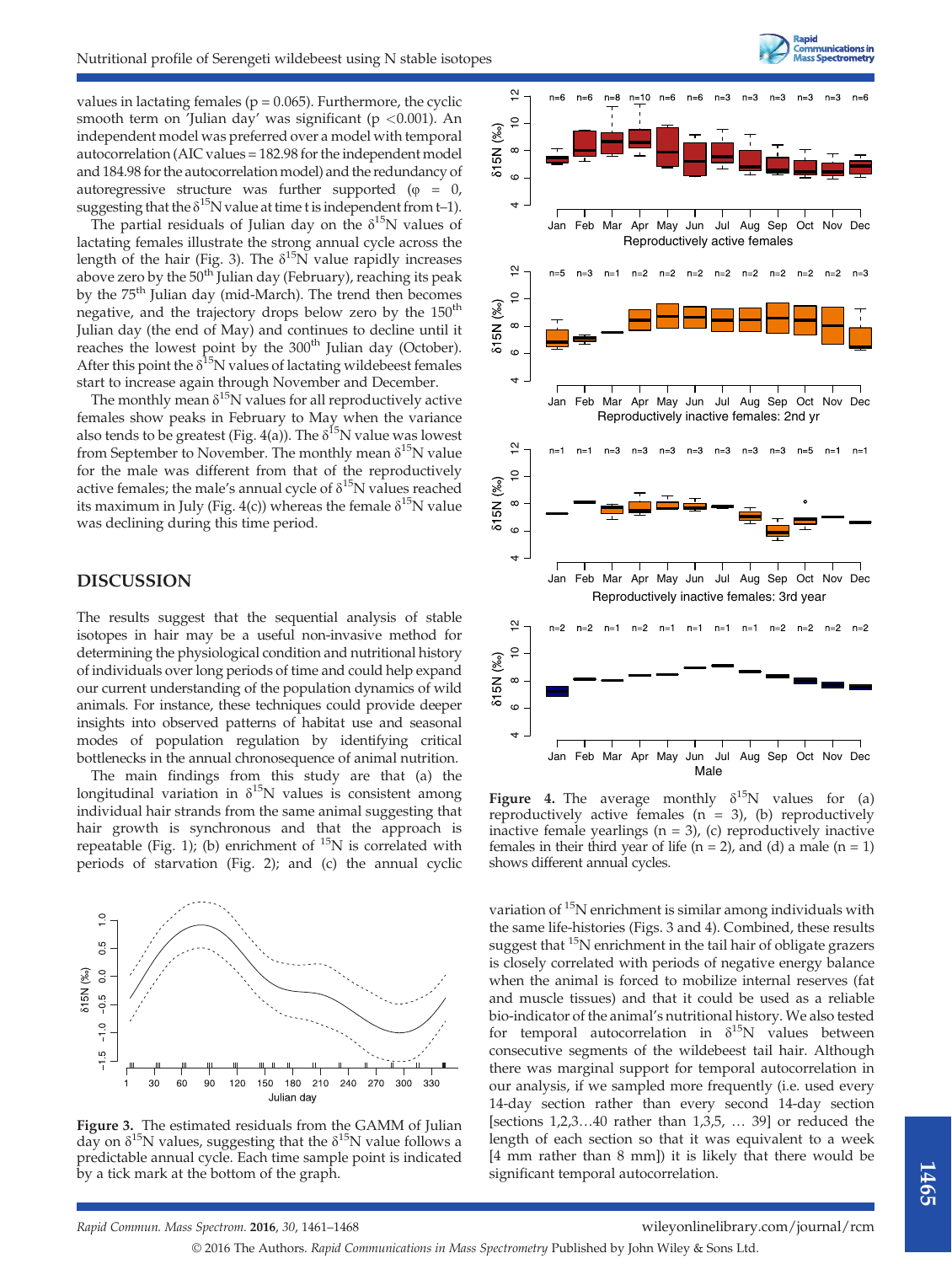The hypothesis that  $15N$  enrichment in the tail hair of wildebeest is correlated with periods of negative energy balance in the body is supported by multiple lines of evidence. First, the comparison of  $\delta^{15}N$  values between animals that died of starvation and those that died of other causes (as differentiated by the colour and consistency of the bone marrow) suggests that the greatest <sup>15</sup>N enrichment in tail hair is seen in animals that were starving in the month preceding death (Fig. 2). Second, highest <sup>15</sup>N enrichment in the annual cycle of reproductively active females coincides with periods of peak lactation in March when nursing females experience the most intense energy expenditure, while the lowest  $\delta^{15}N$ values occur from September to October once calves are weaned.<sup>[25]</sup> The large variance in monthly mean  $^{15}N$ enrichment around peak lactation in March (Fig. 4(a)) is probably caused by differences in calf survival. Previous research suggests that up to 40% of calves die within the first 3 months of life depending on the grazing conditions; $[29]$ therefore, females who lose their calf may actually gain weight during this time as opposed to losing weight through milk production, thus resulting in increased variation in the  $\delta^{15}N$ response. Information on the breeding status of reproductively active females was certain only at the time of sampling (by direct observation of the calf) and could not be confirmed for sections of the hair that had grown in previous years. It is possible that some of the sampled females had lost their calves or even failed to breed in the preceding year giving a wide range of  $\delta^{15}N$  values in February, March and April. These conclusions agree with our original hypothesis that the tail hair tends to become <sup>15</sup>N-enriched during times when herbivores supplement their diet by metabolising their internal fat stores and muscle tissue.

Wildebeest migrate around the Serengeti-Mara ecosystem in a predictable pattern. Therefore, it is conceivable that the <sup>15</sup>N enrichment observed in the hair is a product of the animals sequentially moving between different grazing patches each with its own distinctive value (i.e. an exogenous origin of  $\delta^{15}$ N variation rather than endogenously related to starvation). The evidence suggests that this is unlikely: both males and females travel along the same migratory route, but the pattern of annual isotopic variability in the tail hair is not similar between the sexes (Figs. 4(a) and 4(d)) nor between individuals in different phases of their life-histories (Figs. 4(a), 4(b) and 4(c)). Furthermore, during the rutting season (early to mid-June) both males and females aggregate at exactly the same locations to mate; however, the  $\delta^{15}N$  values during June differ both between the sexes and between reproductive and non-reproductive females, suggesting that the signature is not spatially dependent. Interestingly, behavioural observations<sup>[27]</sup> show that males rarely eat during the rut and focus almost entirely on protecting their harem from other males, resulting in a loss of body condition.[25] This is corroborated by our observations of enrichment in  $^{15}N$  in the male during the rut (June and July in Fig. 4(d)), which further supports the premise that a high  $\delta^{15}N$  value is indicative of negative energy balance rather than being spatially dependent on the nitrogen isotope signature of the forage. Sampling multiple males would be critical to further validate these results. Furthermore, a large-scale sampling regime of the vegetation across this entire ecosystem would establish if there are distinct spatial isoclines of  $\delta^{15}N$  in the grass and further elucidate the role of forage in the  $\delta^{15}N$  signature of the hair.

Alternatively, a comparison between hair samples from migratory and non-migratory wildebeest populations would allow us to differentiate whether patterns of  $\delta^{15}N$  variability are physiologically or geographically determined<sup>a</sup>. In species described as drought-tolerant, the seasonal <sup>15</sup>N enrichment in body tissues is hypothesized to be a result of water rather than food limitations, due to isotopic processes occurring during amino acid metabolism associated with water conservation.<sup>[30]</sup> Ambrose and DeNiro<sup>[31]</sup> suggested that African herbivores physiologically adapted to extended periods with no access to water have higher nitrogen isotope ratios than water-dependent species. Wildebeest, however, are defined as obligate drinkers<sup>[31]</sup> and require free water at least every second or third day; therefore, an increase in  $\delta^{15}$ N values caused by adaptations to water stress is unlikely. This is directly supported by our findings, which show an increase in  $\delta^{15}N$  values in times when wildebeest were not water-challenged (i.e. the wet season).

The results complement and expand previous findings using inert biological material such as hair, feathers, claws and scales to ascertain information about animal histories, and diet in particular. For example, Cerling et al.<sup>[32]</sup> determined the stable isotope ratios of nitrogen and carbon from hair samples of African elephant (Loxodonta africana) in northern Kenya and found that elephants switch between C3 browse and C4 grasses depending on the rains. Similar studies on species such as koala (Phascolarctos cinereus),<sup>[33]</sup> northeastern Pacific white shark (Carcharodon carcharias)<sup>[34]</sup> and king penguin (Aptenodytes patagonicus)<sup>[7]</sup> also correlate changes in isotope ratios with diet and the spatial distribution of animals. However, the novelty of using tail hair is that we are able to turn this information into a time-line that can differentiate between distinct phases of the animal's life over the preceding 2 years. The use of hair as a natural bio-logger of seasonal energy expenditure and forage quality enables ecologists to gather large amounts of life-history information from many animals in the population thus expanding critical datasets. Evidently, the strength of the results demonstrated here may be partially limited by the modest sample size of individuals in the study. Increasing the size of our dataset for each category would be the most natural extension to the current work. Furthermore, the expansion of the GAMM framework to include individuals in other life-history phases in addition to reproductively active females would provide additional insights.

# FUTURE DIRECTIONS

Inherently, there are ways in which this technique could be further elaborated and improved. First, simultaneous hormone assays (such as progesterone) on each section of hair would minimize the uncertainty about the animal's breeding status (i.e. pregnant or not) and could potentially allow researchers to follow the reproductive history of females with greater accuracy. Simultaneous progesterone assays would

<sup>a</sup>Note there are four small sub-populations of resident wildebeest in the Serengeti-Mara ecosystem that do not migrate, but whose home ranges are sympatric with the much<br>larger migrant population.<sup>[23]</sup>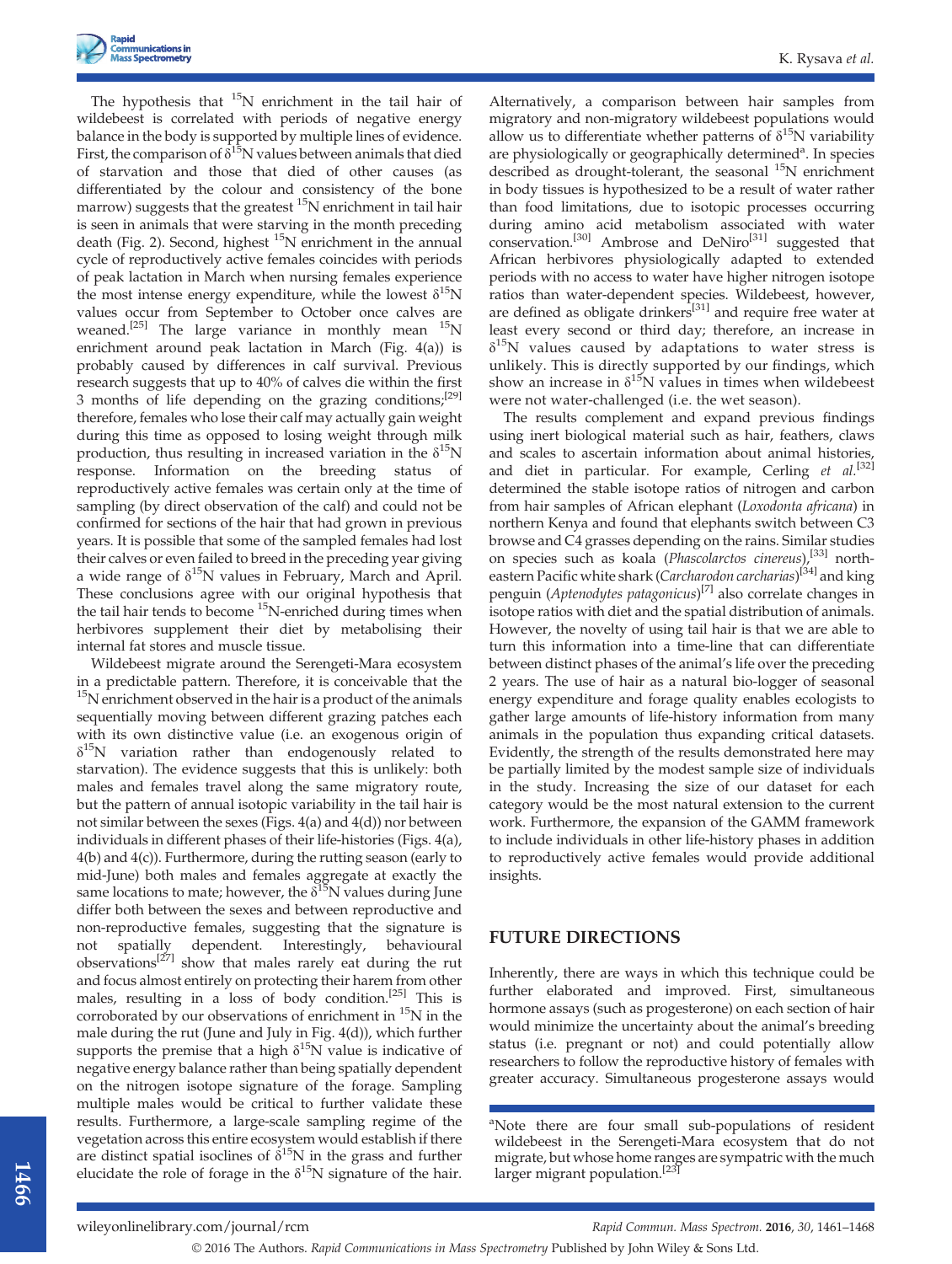

also shed light on the relationship between reproductive status and starvation, such as whether starvation acts to limit reproduction or whether reproductive status leads to an increase risk of starvation.[35] Previous research suggests that progesterone can be detected during early pregnancy in hair samples from cattle.<sup>[36]</sup> However, it still remains unclear if steroid hormones can be detected in wildebeest hair, and indeed whether this could be used to re-create a clear chronological profile of the animal's reproductive history.

The second improvement would be to determine stable isotope ratios for several other elements from the same sequence of samples, thereby broadening the forensic information available regarding the animal's physiology and ecology. For example, the isotopic analysis of carbon could allow inference about dietary preferences (i.e. the  $^{14}C$  signature of C3 versus C4 plants), or the timing of dietary overlap in sympatric species (such as wildebeest, plains zebras (Equus quagga) and African buffalo (Syncerus caffer)).<sup>[5]</sup> Furthermore, the unique signature of oxygen and hydrogen isotopes from different water sources could provide a natural bio-marker of geographic location<sup>[37,38]</sup> and systematic variation in  $\delta^2$ H and  $\delta^{18}$ O values over the length of the hair might provide valuable insight into the pattern and timing of wildebeest migration. In addition, strontium gradients in the bedrock  $(^{87}Sr/^{86}Sr)$  might provide further information about the seasonal movement of local fauna across the landscape.<sup>[39,40]</sup> The sequential analysis of tail hair for strontium, hydrogen and oxygen isotope ratios requires further investigation.

A further development of interest would be to assess endogenous versus exogenous sources of  $\delta^{15}N$  values by analysing specific amino acids from the keratin of the hair.<sup>[41]</sup> The carbon skeleton of certain amino acids such as alanine is dispensable (i.e. alanine undergoes de novo synthesis from pyruvic acid; its carbon skeleton largely reflects the dietary carbohydrate), while others such as lysine must be ingested as part of the diet of the animal (i.e. indispensable amino acids).<sup>[42]</sup> Compound-specific  $\delta^{15}N$  analyses of non-essential amino acids in tail hair could differentiate between periods in the animal's life when a smaller proportion of core resources (such as the nitrogen building-blocks used in making the amino acids) are accessed from their immediate food supply as opposed to being mobilised via the breakdown of protein. By sequentially analysing certain indispensable amino acids, the  $\delta^{15}N$  values of the food supply could be differentiated from the values generated through internal processes. The fractionation and sequential isotopic analysis of essential and non-essential amino acids over the length of the tail hair would unequivocally resolve if the patterns of  $^{15}N$  enrichment that we observed are indeed a true reflection of the balance between amino acid supply and the demands on the animal over time (Tom Preston, University of Glasgow; personal communication).

#### CONCLUSIONS

The results suggest that nitrogen isotope ratios in longitudinally analysed tail hair are consistent between strands and that the  $\delta^{15}N$  values can be used to re-construct the nutritional condition in obligate grazers over long periods of time. The data from isotopic analysis of sequentially sampled tail hair could offer a continuous record that allows

inference about the chronic physiological condition of an animal over time and greatly expands our insights into animal physiology and ecology. The novelty of this approach is that it could allow ecologists to forensically establish the sequence of events prior to the observation (such as the condition of the animal in the months preceding death), thereby expanding point observations into time-series data. This technique could be used to investigate a wide range of ecological questions such as the relative physiological costs and benefits of migratory and non-migratory behavioural strategies, or the energy expenditure and nutritional bottle-necks of competing sympatric species. Moreover, it could also be employed in wildlife forensics to inform about the role of nutritional stress during epidemics or the duration of malnutrition in mistreated animals. The full realisation of any tool, however, relies on its ability to be utilised in future research and management. Expanding this technique to simultaneously include other isotopes and metabolites could assist researchers to meet the challenges in describing and understanding complex systems.

# Acknowledgements

This research was supported by funding from the NERC Life Sciences Mass Spectrometry Facility (Award EK211-05/13), the British Ecological Society, a Lord Kelvin Adam Smith Fellowship to JGCH, and the European Union's Horizon 2020 research and innovation programme under grant agreement No 641918 AfricanBioServices. Assistance with the collection of samples was provided by John Mchetto, Joseph Masoy, and Eliabu Lusingu. The authors wish to thank Tanzania Wildlife Research Institute, Tanzania National Parks, and the Conservation Resource Centre for permits and assistance in conducting the fieldwork.

#### REFERENCES

- [1] K. Lajtha, R. H. Michener. Tracing diets of fossil animals using stable isotopes, in Stable Isotopes in Ecology and Environmental Sciences. Blackwell Scientific Publications, Austria, 1994.
- [2] N. G. Hairston, F. E. Smith, L. B. Slobodkin. Community structure, population control and competition. Am. Nat. 1960, 94, 421.
- [3] R. Gutman, D. Yosha, I. Choshniak, N. Kronfeld-Schor. Two strategies for coping with food shortage in desert golden spiny mice. Physiol. Behav. 2007, 90, 95.
- [4] G. Harris, S. Thirgood, J. G. C. Hopcraft, J. P. G. M. Cromsigt, J. Berger. Global decline in aggregated migrations of large terrestrial mammals. Endangered Species Res. 2009, 7, 55.
- [5] T. E. Cerling, J. M. Harris, B. H. Passey. Diets of East African Bovidae based on stable isotope analysis. J. Mammal. 2003, 84, 456.
- [6] T. E. Cerling, G. Wittemyer, J. R. Ehleringer, C. H. Remien, I. Douglas-Hamilton. History of animals using isotope records (HAIR): a 6-year dietary history of one family of African elephants. Proc. Natl. Acad. Sci. 2009, 106, 8093.
- [7] Y. Cherel, K. A. Hobson, F. Bailleul, R. Groscolas. Nutrition, physiology, and stable isotopes: new information from fasting and molting penguins. Ecology 2005, 86, 2881.
- [8] D. Codron, J. Codron, J. A. Lee-Thorp, M. Sponheimer, C. C. Grant, J. S. Brink. Stable isotope evidence for nutritional stress, competition, and loss of functional habitat as factors limiting recovery of rare antelope in southern Africa. J. Arid Environ. 2009, 73, 449.

Rapid Commun. Mass Spectrom. 2016, 30, 1461–1468

wileyonlinelibrary.com/journal/rcm